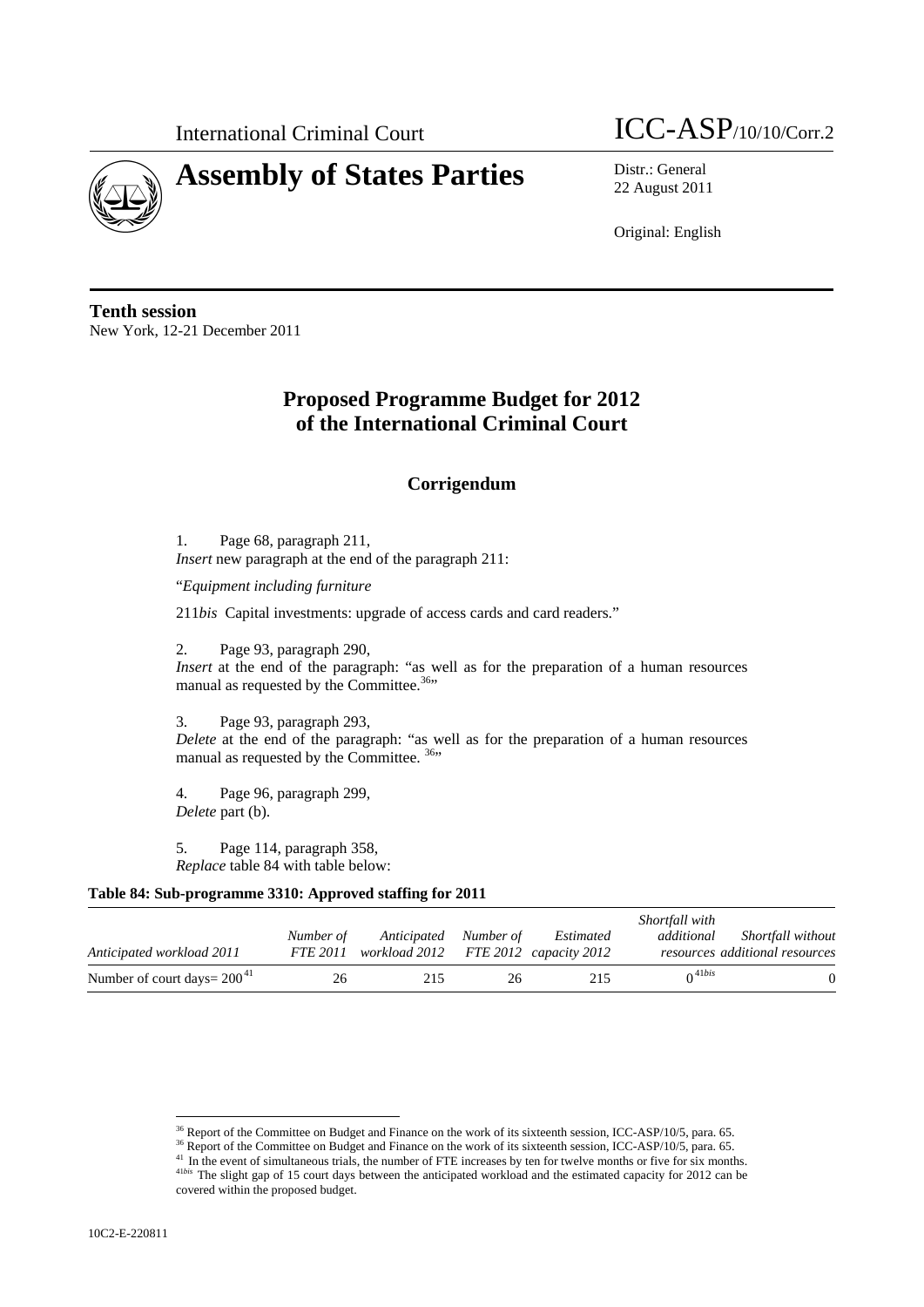6. Page 130, paragraph 425, *Replace* table with table below:

### **Table 99: Workload indicators for Associate Legal Officers**

|                                                                                   | FTE required<br>per situation | situations | Number of Number of current<br>posts 2011 | Shortfall |
|-----------------------------------------------------------------------------------|-------------------------------|------------|-------------------------------------------|-----------|
| Associate Legal Officer P-2, as<br>focal point                                    |                               |            |                                           |           |
| Associate Legal Officer, P-1 or<br>P-2, as floater for processing<br>applications | 0.5                           |            |                                           | 3         |

7. Page 159, paragraph 2,

*Replace* table with table below:

|              | Judiciary | Office of the<br>Prosecutor |                | Secretariat<br><b>Registry States Parties</b> | Secretariat<br>Assembly of Trust Fund for<br><b>Victims</b> | Project<br>Director's<br>Office | Independent<br>Oversight<br>Mechanism | Total        |
|--------------|-----------|-----------------------------|----------------|-----------------------------------------------|-------------------------------------------------------------|---------------------------------|---------------------------------------|--------------|
| <b>USG</b>   |           | 1                           |                |                                               |                                                             |                                 |                                       |              |
| ASG          |           | $\overline{2}$              | 1              |                                               |                                                             |                                 |                                       | 3            |
| $D-2$        |           |                             |                |                                               |                                                             |                                 |                                       | $\mathbf{0}$ |
| $D-1$        |           | $\overline{2}$              | $\overline{4}$ | 1                                             | 1                                                           | $\mathbf{1}$                    |                                       | 9            |
| $P-5$        | 3         | 12                          | 17             |                                               |                                                             |                                 |                                       | 33           |
| $P-4$        | 3         | 29                          | 39             | $\mathbf{2}$                                  |                                                             | 1                               | 1                                     | 75           |
| $P-3$        | 21        | 44                          | 66             | 1                                             | 3                                                           |                                 |                                       | 135          |
| $P-2$        | 5         | 47                          | 61             | 3                                             |                                                             |                                 | $\mathbf{1}$                          | 117          |
| $P-1$        |           | 17                          | 7              |                                               |                                                             |                                 |                                       | 24           |
| Sub-total    | 32        | 154                         | 195            | 7                                             | 5                                                           | 2                               | 2                                     | 397          |
| $GS-PL$      |           | 1                           | 17             | $\overline{c}$                                |                                                             |                                 |                                       | 21           |
| $GS-OL$      | 15        | 63                          | 267            | 3                                             | $\overline{2}$                                              | 1                               |                                       | 351          |
| Sub-total    | 16        | 64                          | 284            | 5                                             | $\overline{c}$                                              | $\overline{I}$                  |                                       | 372          |
| <b>Total</b> | 48        | 218                         | 479            | 12                                            | 7                                                           | 3                               | $\mathbf{2}$                          | 769          |

8. Page 164, annex V(a),

*Replace* table with table below:

# **Proposed Court staffing in 2012 by major programme**

| <b>Total Court</b>    | USG |                | $D-2$        | $D-1$ | $P-5$ | $P-4$ | $P-3$ |       |       | Total P-<br>staff and |                |     | Total          | Total           |
|-----------------------|-----|----------------|--------------|-------|-------|-------|-------|-------|-------|-----------------------|----------------|-----|----------------|-----------------|
|                       |     | ASG            |              |       |       |       |       | $P-2$ | $P-I$ |                       | above GS-PL    |     | GS-OL GS-staff | Staff           |
| Major Programme I     |     |                |              |       | 3     | 3     | 21    | 5     |       | 32                    |                | 15  | 16             | 48              |
| Major Programme II    |     | $\overline{2}$ |              | 2     | 12    | 29    | 44    | 47    | 17    | 154                   |                | 63  | 64             | 218             |
| Major Programme III   |     |                |              | 4     | 17    | 39    | 66    | 61    | 7     | 195                   | 17             | 267 | 284            | 479             |
| Major Programme IV    |     |                |              |       |       | 2     |       | 3     |       | 7                     | $\overline{c}$ | 3   | 5              | 12              |
| Major Programme VI    |     |                |              |       |       |       | 3     |       |       | 5                     |                | 2   | 2              | $7\phantom{.0}$ |
| Major Programme VII.1 |     |                |              |       |       |       |       |       |       | $\overline{c}$        |                |     |                | 3               |
| Major Programme VII.5 |     |                |              |       |       |       |       |       |       | $\overline{c}$        |                |     |                | 2               |
| <b>Grand</b> total    |     | 3              | $\mathbf{0}$ | 9     | 33    | 75    | 135   | 117   | 24    | 397                   | 21             | 351 | 372            | 769             |